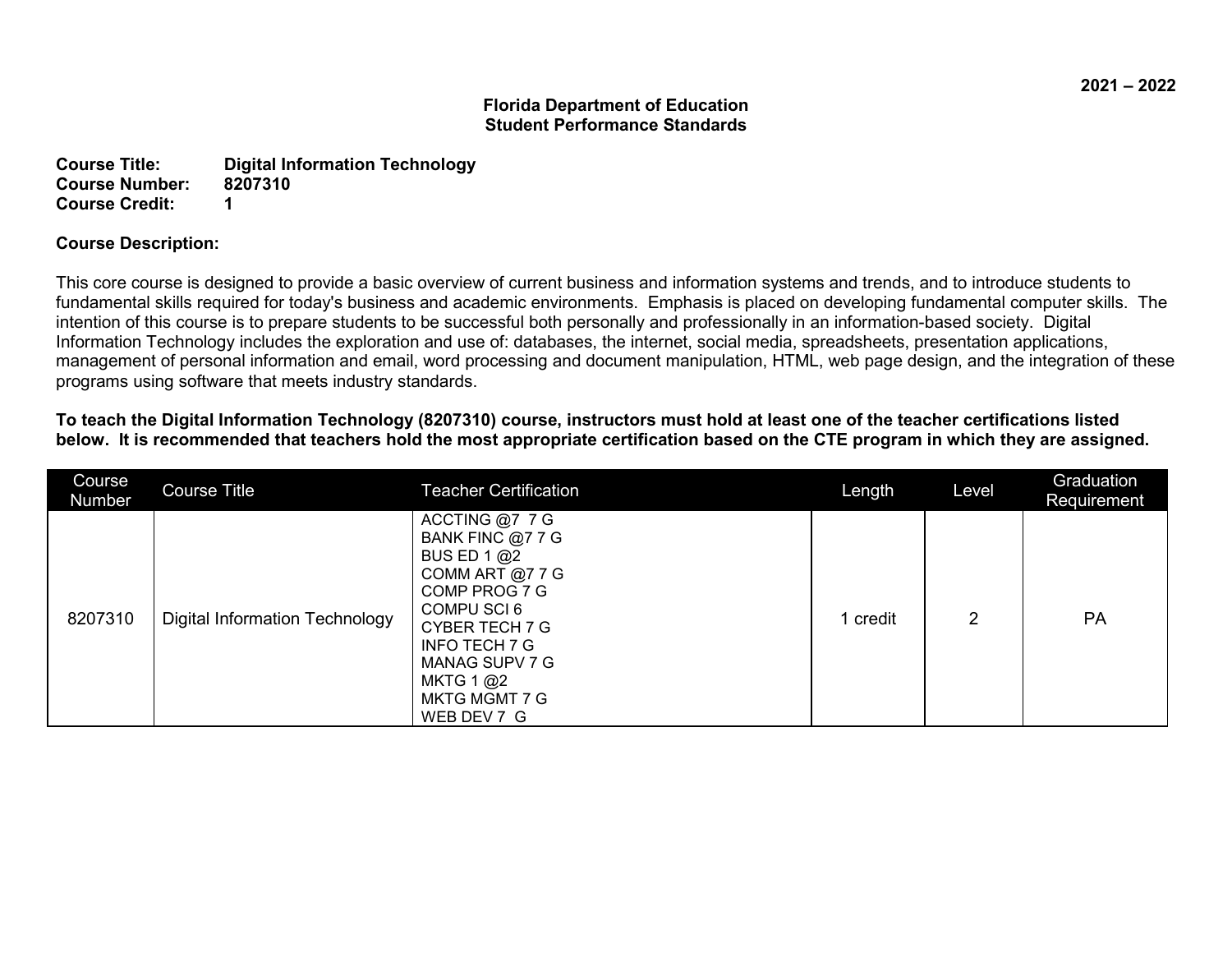Digital Information Technology<br>8207310 Course Title:<br>Course Number:

|      | <b>CTE Standards and Benchmarks</b>                                                                                                                                                           |  |  |  |
|------|-----------------------------------------------------------------------------------------------------------------------------------------------------------------------------------------------|--|--|--|
| 01.0 | Demonstrate knowledge, skill, and application of information technology to accomplish job objectives and enhance workplace performance.<br>The student will be able to:                       |  |  |  |
|      | 01.01 Develop keyboarding skills to enter and manipulate text and data.                                                                                                                       |  |  |  |
|      | 01.02 Describe and use current computer technology and software to perform personal and business related tasks in the workplace (e.g.,<br>e-mail, digital calendars, meetings, appointments). |  |  |  |
|      | 01.03 Differentiate between types of file systems and classify common file extensions based on software application programs used in the<br>workplace environment.                            |  |  |  |
|      | 01.04 Utilize the Internet to find reliable resources and reference materials (e.g., on-line help, tutorials, manuals).                                                                       |  |  |  |
|      | 01.05 Apply research strategies to use and evaluate electronic research technologies for valid and reliable information.                                                                      |  |  |  |
|      | 01.06 Demonstrate basic computer file management skills (e.g., naming, saving, retrieving, and organizing).                                                                                   |  |  |  |
|      | 01.07 Analyze the process of troubleshooting problems with computer hardware peripherals, including input and output devices.                                                                 |  |  |  |
|      | 01.08 Describe ethical issues and problems associated with computers and information technology (e.g., fair use, privacy, public domain,<br>copyright, piracy, plagiarism).                   |  |  |  |
|      | 01.09 Explain the history and purpose of various operating systems (e.g., DOS, Windows, Mac, and Unix/Linux).                                                                                 |  |  |  |
| 02.0 | Develop an awareness of microcomputers. The student will be able to:                                                                                                                          |  |  |  |
|      | 02.01 Explain the general architecture of a microcomputer system.                                                                                                                             |  |  |  |
|      | 02.02 Explain the need for and demonstrate proficiency using common peripherals (e.g., printers, mouse, keyboard, external hard drive,<br>flash drive).                                       |  |  |  |
|      | 02.03 Examine the concepts of computer maintenance and upgrades.                                                                                                                              |  |  |  |
| 03.0 | Demonstrate an understanding of networks. The student will be able to:                                                                                                                        |  |  |  |
|      | 03.01 Differentiate between types of networks and how they work (e.g., clients, servers, Wi-Fi, teleconference)                                                                               |  |  |  |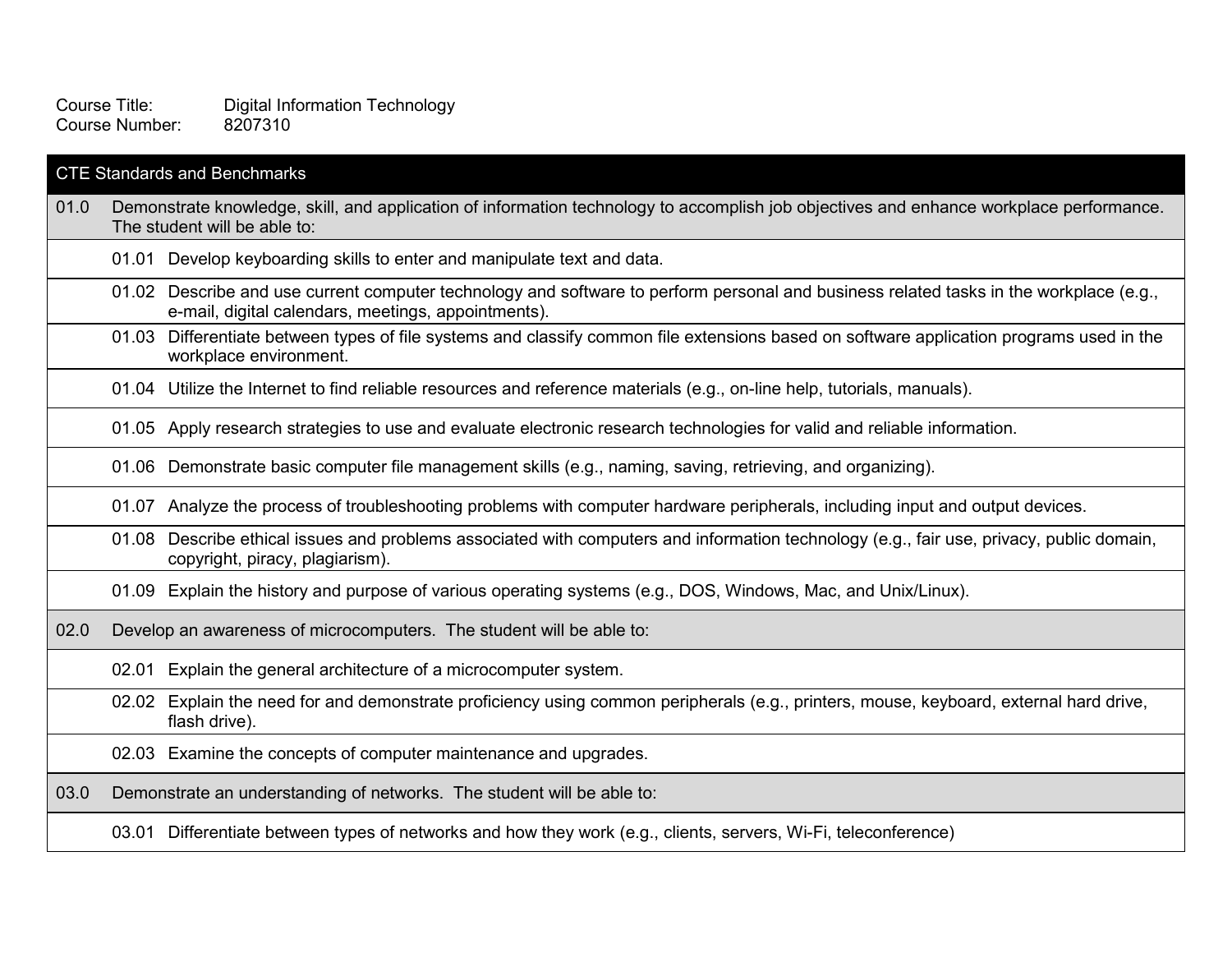03.02 Identify security needs within a network environment (e.g., antivirus software, passwords).

03.03 Distinguish between intranets, extranets and how they relate to the Internet.

03.04 Demonstrate basic understanding of cloud computing.

04.0 Use word processing applications to enhance the effectiveness of various types of documents and communication. The student will be able to:

04.01 Select and use word processing software and accompanying features to create and enhance various written business communications (e.g., memos, reports, block business letters).

04.02 Save and export documents in various formats (e.g., pdf, html, blog, hyperlinks).

04.03 Format text content in a document (e.g., font, paragraph attributes, spacing, text styles, text boxes).

04.04 Manipulate page layout and reusable content (e.g., page setup, themes, templates, page backgrounds, headers and footers).

04.05 Perform various image-editing tasks using word-processing software to create and format images, illustrations, shapes, etc.

04.06 Proofread and revise documents by validating content through the use of word processing tools (e.g. spell check, thesaurus, find/replace, autocorrect settings).

04.07 Insert citations and hyperlinks, create end and footnotes, and create a table of contents in a document.

04.08 Perform various mail merge options, macros and tracking revisions.

04.09 Demonstrate an understanding of fonts (serif and sans serif) and font styles (bold, italic, etc.)

05.0 Use presentation applications to enhance communication skills. The student will be able to:

05.01 Manage and configure the presentation software environment (e.g., adjusting views, manipulating slide settings, configuring toolbar and file options).

05.02 Use presentation software to format and edit slides (e.g., adding and removing slides, slide layouts, format slide design, insert or format placeholders).

05.03 Locate, create and incorporate graphical and multimedia elements, including: shapes, graphics, images, bullets, hyperlinks, video, and audio into a slide presentation.

05.04 Enhance overall visual presentation by applying font selection, design themes, color schemes, templates, etc.

05.05 Create and manipulate graphical and multimedia elements using additional styles and effects (e.g., color selections, tone, contrast, shadows, picture styles).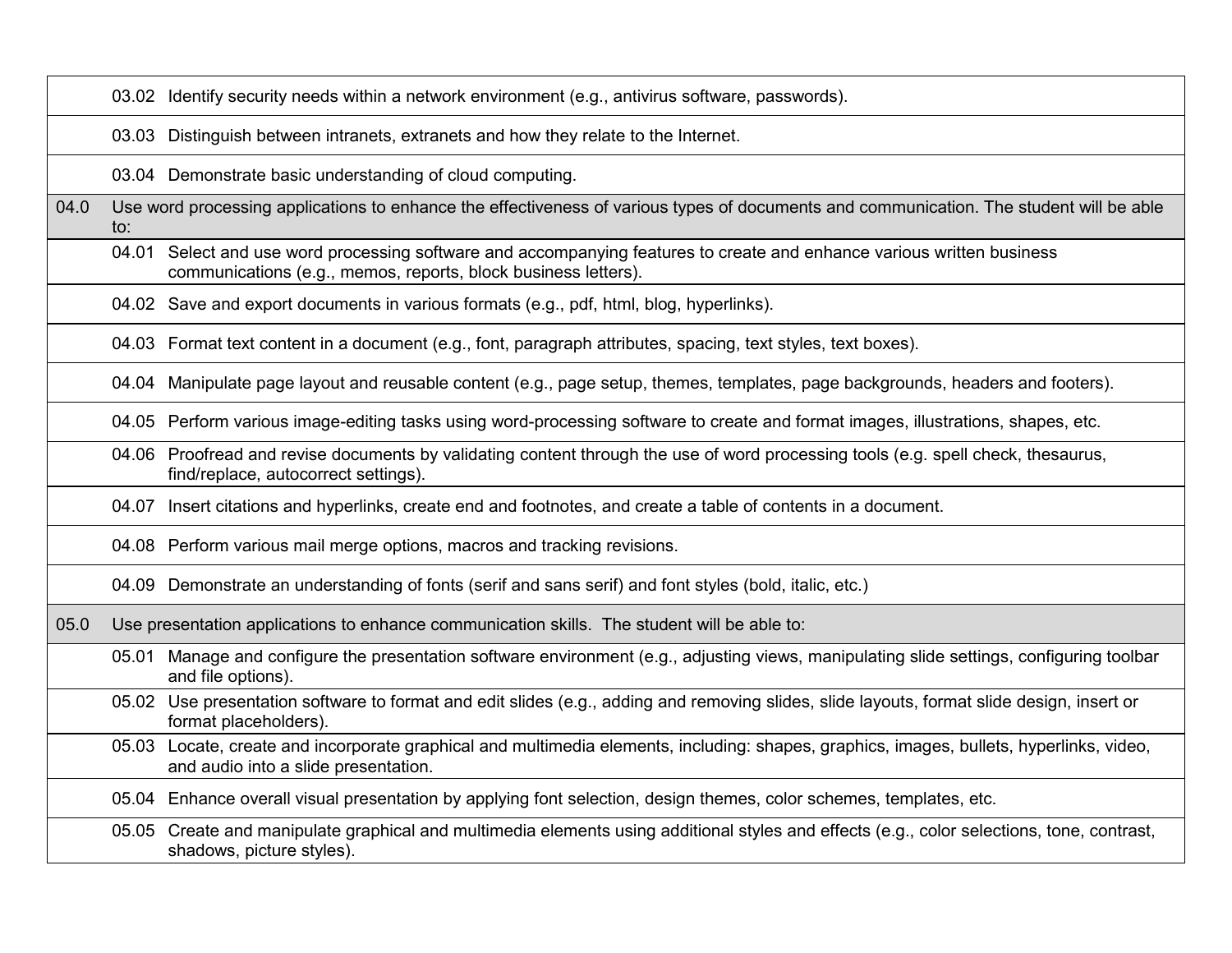|      | 05.06 Demonstrate various business-related elements that can be created, embedded and manipulated in a slide presentation, including:<br>charts, graphs, tables, media, spreadsheets, and illustrations.                                                       |  |  |
|------|----------------------------------------------------------------------------------------------------------------------------------------------------------------------------------------------------------------------------------------------------------------|--|--|
|      | 05.07 Customize presentation settings by using appropriate slide transitions and animations (e.g., on click, rehearsed timings)                                                                                                                                |  |  |
|      | 05.08 Demonstrate different delivery methods for slide presentations, including: online delivery and sharing, video projection, printing<br>options.                                                                                                           |  |  |
| 06.0 | Use spreadsheet applications to enhance communication skills. The student will be able to:                                                                                                                                                                     |  |  |
|      | 06.01 Manipulate the worksheet by using the ribbon tabs, group settings, importing data/database, manipulating properties, files and<br>folders.                                                                                                               |  |  |
|      | 06.02 Create cell data and apply auto fill.                                                                                                                                                                                                                    |  |  |
|      | 06.03 Format cells and worksheets (e.g., by applying and manipulating cell formats, styles, merging and splitting cells, create row and<br>column titles, hide and unhide column titles, rows and columns, page setup options, and manipulating views/themes). |  |  |
|      | 06.04 Create and analyze formulas and functions (e.g., apply conditional formula logic, name and cell ranges).                                                                                                                                                 |  |  |
|      | 06.05 Create and modify charts and images. (e.g., pivot tables)                                                                                                                                                                                                |  |  |
|      | 06.06 Share worksheet data through various system (e.g., email, external media, cloud storage, mail merge).                                                                                                                                                    |  |  |
|      | 06.07 Analyze and organize data through filters, sorting and applying conditional formatting. (e.g., macros)                                                                                                                                                   |  |  |
|      | 06.08 Interpret data on line graphs, pie charts, diagrams, and tables.                                                                                                                                                                                         |  |  |
| 07.0 | Use database applications to store and organize data. The student will be able to:                                                                                                                                                                             |  |  |
|      | 07.01 Create different forms for inputting data into a database application.                                                                                                                                                                                   |  |  |
|      | 07.02 Interpret queries for specialized reports using a database application.                                                                                                                                                                                  |  |  |
|      | 07.03 Create and modify a database by importing data from other sources                                                                                                                                                                                        |  |  |
|      | 07.04 Create and manage database tables by hiding fields, importing data, adding total rows                                                                                                                                                                    |  |  |
|      | 07.05 Modify queries by renaming, adding/removing fields, sorting, formatting, and adding calculated fields                                                                                                                                                    |  |  |
|      | 07.06 Create and format reports with multiple columns, calculated fields and images.                                                                                                                                                                           |  |  |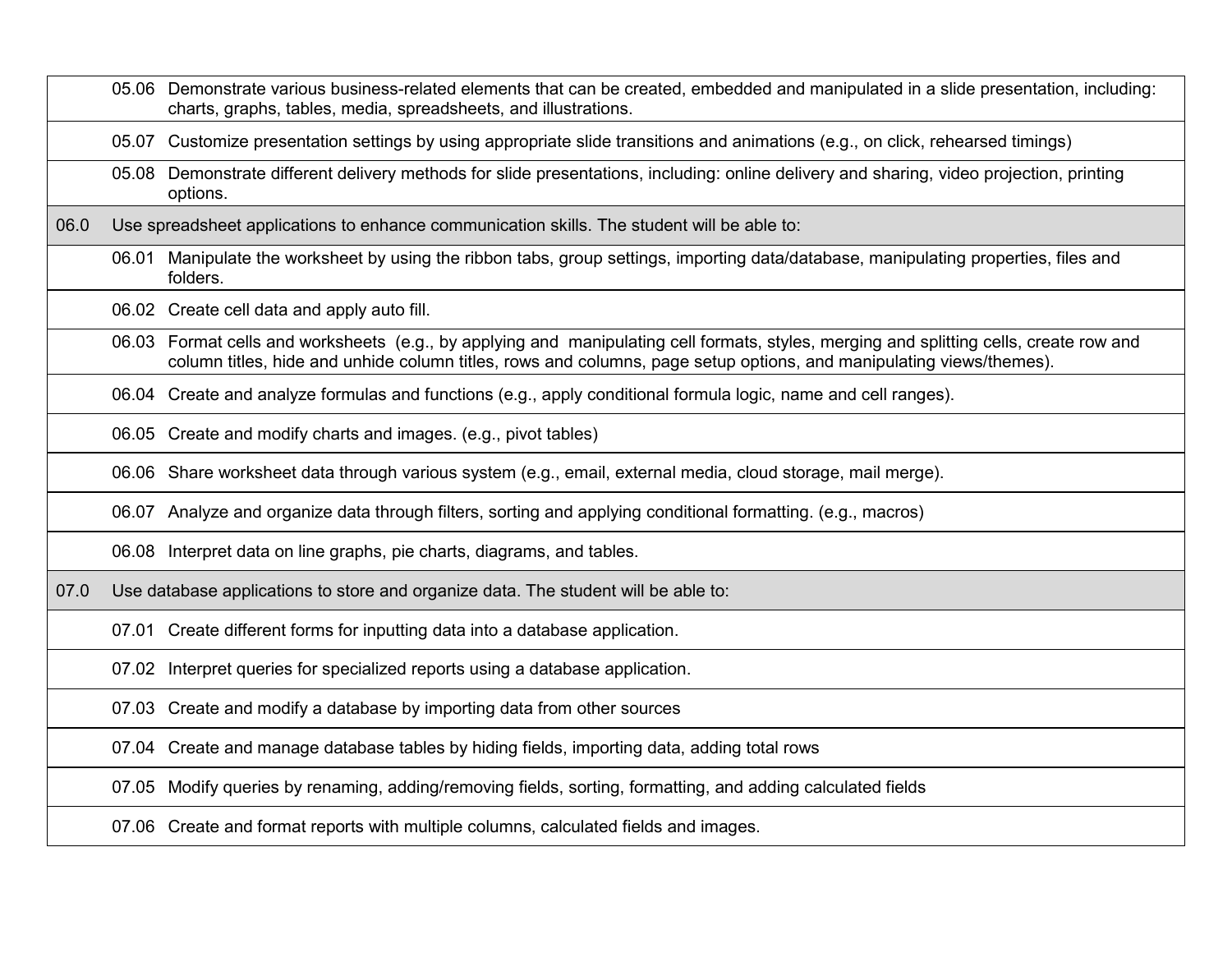| 08.0 | Use electronic mail to enhance communication skills. The student will be able to: |                                                                                                                                                                                                                                                                                                              |  |
|------|-----------------------------------------------------------------------------------|--------------------------------------------------------------------------------------------------------------------------------------------------------------------------------------------------------------------------------------------------------------------------------------------------------------|--|
|      |                                                                                   | 08.01 Describe and perform e-mail capabilities and functions (e.g., create, send, & forward messages, organize email folders, manage<br>signature and automated messages, configure message sensitivity, security and delivery options).                                                                     |  |
|      |                                                                                   | 08.02 Perform e-mail activities (e.g., attach external files, save e-mail attachments, view mailbox details, schedule appointments, create<br>contact groups).                                                                                                                                               |  |
|      |                                                                                   | 08.03 Demonstrate an understanding of the ethical issues associated with electronic correspondences (e.g., employer's ownership of<br>email, public access of government email, appropriate uses in the workplace, phishing attacks, permanence of electronic<br>communications on the internet).            |  |
|      |                                                                                   | 08.04 Describe the need for and appropriate use of electronic mailing list software applications (e.g., listserv)                                                                                                                                                                                            |  |
| 09.0 |                                                                                   | Investigate individual assessment and job/career exploration and individual career planning that reflect the transition from school to work,<br>lifelong learning, and personal and professional goals. The student will be able to:                                                                         |  |
|      |                                                                                   | 09.01 Analyze personal skills and aptitudes in comparison with various business related job and career options. (i.e., hard and soft skills)                                                                                                                                                                 |  |
|      |                                                                                   | 09.02 Use career resources to develop and analyze occupations and opportunities for internships, continuing education and on-the-job<br>training.                                                                                                                                                            |  |
|      | 09.03                                                                             | Exhibit job-seeking skills required for entry-level employment, including resume, online job search, cover letter, online/hard copy<br>application, mock interview, interview thank you letter, and follow-up call.                                                                                          |  |
|      |                                                                                   | 09.04 Design, implement, and evaluate a plan to facilitate growth and skill development related to anticipated job requirements and career<br>expectations.                                                                                                                                                  |  |
|      |                                                                                   | 09.05 Demonstrate an awareness of specific job requirements and career paths (e.g., education, certifications, skills, previous experience)<br>in business environments.                                                                                                                                     |  |
|      |                                                                                   | 09.06 Demonstrate an awareness of the potential impact of local and global trends on career plans and life goals.                                                                                                                                                                                            |  |
|      |                                                                                   | 09.07 Describe the importance of building community and mentor relationships in a variety of professional and workplace situations.                                                                                                                                                                          |  |
|      |                                                                                   | 09.08 Simulate work-based projects in an information technology environment                                                                                                                                                                                                                                  |  |
| 10.0 |                                                                                   | Incorporate appropriate leadership and supervision techniques, customer service strategies, and standards of personal ethics to accomplish<br>job objectives and enhance workplace performance. The student will be able to:                                                                                 |  |
|      |                                                                                   | 10.01 Demonstrate awareness of the following workplace essentials: quality customer service; business ethics; confidentiality of<br>information; copyright violations; accepted workplace rules, regulations, policies, procedures, processes, and workplace safety, and<br>appropriate attire and grooming. |  |
|      |                                                                                   | 10.02 Demonstrate ways of accepting and providing constructive criticism to enhance team projects.                                                                                                                                                                                                           |  |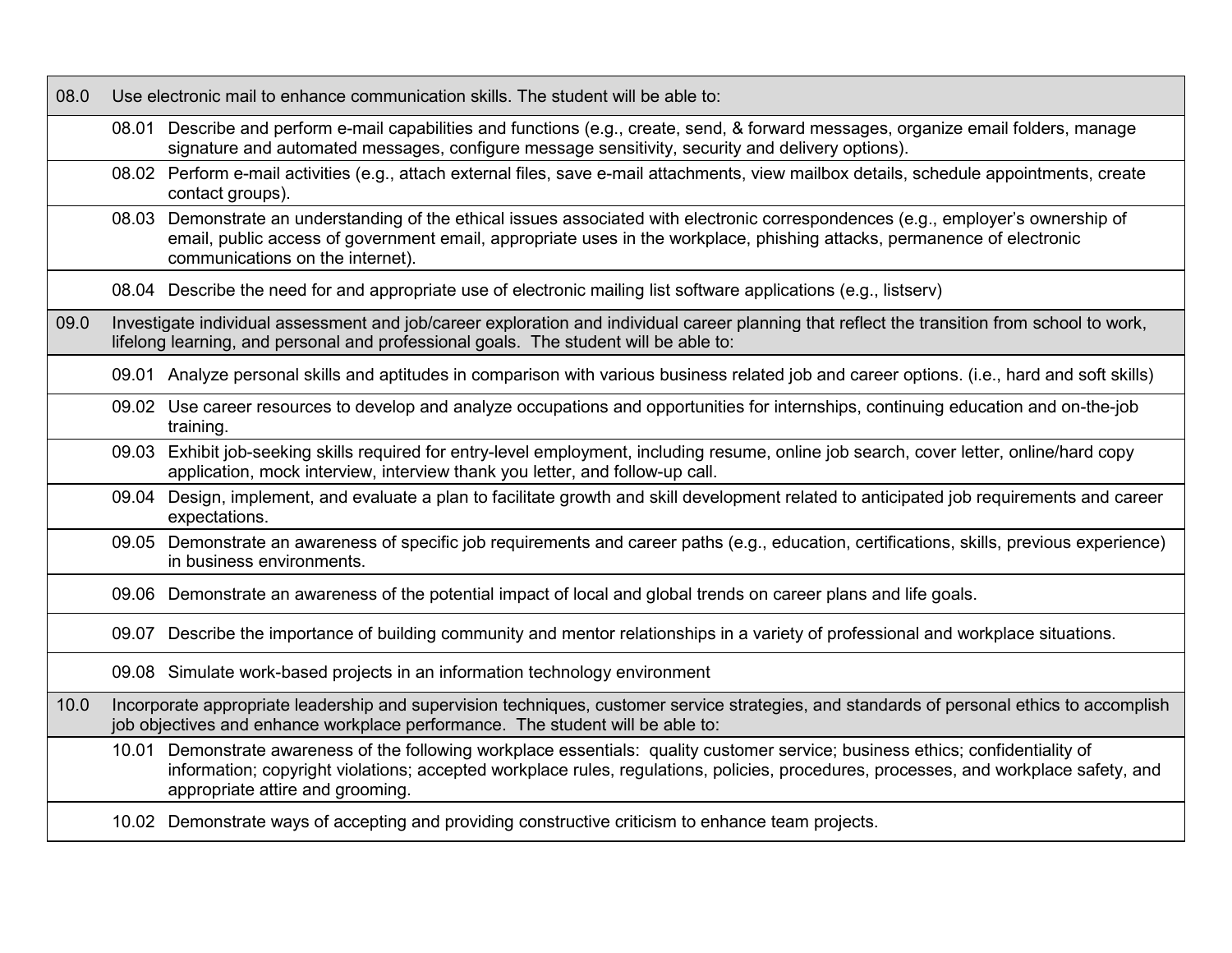|      | 10.03 Apply appropriate strategies to manage and resolve conflicts in work situations.                                                                                                                                                             |
|------|----------------------------------------------------------------------------------------------------------------------------------------------------------------------------------------------------------------------------------------------------|
|      | 10.04 Demonstrate personal and interpersonal skills appropriate for the workplace (e.g., responsibility, dependability, punctuality, integrity,<br>positive attitude, initiative, respect for self and others, and professional dress).            |
| 11.0 | Demonstrate competence using computer networks, internet and online databases to facilitate collaborative or individual learning and<br>communication. The student will be able to:                                                                |
|      | 11.01 Demonstrate how to connect to the Internet and identify and describe web terminology, addresses and how browsers work.                                                                                                                       |
|      | 11.02 Demonstrate proficiency using basic features of GUI (Graphical User Interface) browsers, including: bookmarks, basic configurations,<br>e-mail configurations, and address books.                                                            |
|      | 11.03 Describe appropriate browser security configurations                                                                                                                                                                                         |
|      | 11.04 Describe information technology terminology, including Internet, intranet, ethics, copyright laws, and regulatory control.                                                                                                                   |
|      | 11.05 Demonstrate proficiency using search engines and search tools (e.g., Boolean search strategies)                                                                                                                                              |
|      | 11.06 Use various web tools, including: downloading files, transfer of files, extensions, PDF, plug-ins, and data compression.                                                                                                                     |
|      | 11.07 Differentiate between different domain extensions (e.g., .com, .org, .gov, .edu, etc.)                                                                                                                                                       |
| 12.0 | Develop awareness of computer languages, web-based & software applications, and emerging technologies. The student will be able to:                                                                                                                |
|      | 12.01 Compare and contrast the appropriate use of various software applications. (e.g., word processing, desktop publishing, graphic<br>design, web browser, e-mail, presentation, database, scheduling, financial management, Java applet, music) |
|      | 12.02 Explain and describe the need for web-based applications (e.g., sharing photos and video clips, messaging, chatting and<br>collaborating.                                                                                                    |
|      | 12.03 Express an understanding of basic terminology used in programming (e.g., algorithm, binary, code, block-based, objects, functions)                                                                                                           |
|      | 12.04 Compare and contrast emerging technologies and describe how they impact business in the global marketplace (e.g., wireless<br>network, tablets, cell phones, satellite technology, nanotechnology, smart devices, home networks).            |
| 13.0 | Demonstrate an understanding of basic html by creating a simple web page. The student will be able to:                                                                                                                                             |
|      | 13.01 Create a basic web page.                                                                                                                                                                                                                     |
|      | 13.02 Use basic storyboarding techniques.                                                                                                                                                                                                          |
|      | 13.03 Use basic functions of WYSIWYG editors.                                                                                                                                                                                                      |
|      |                                                                                                                                                                                                                                                    |